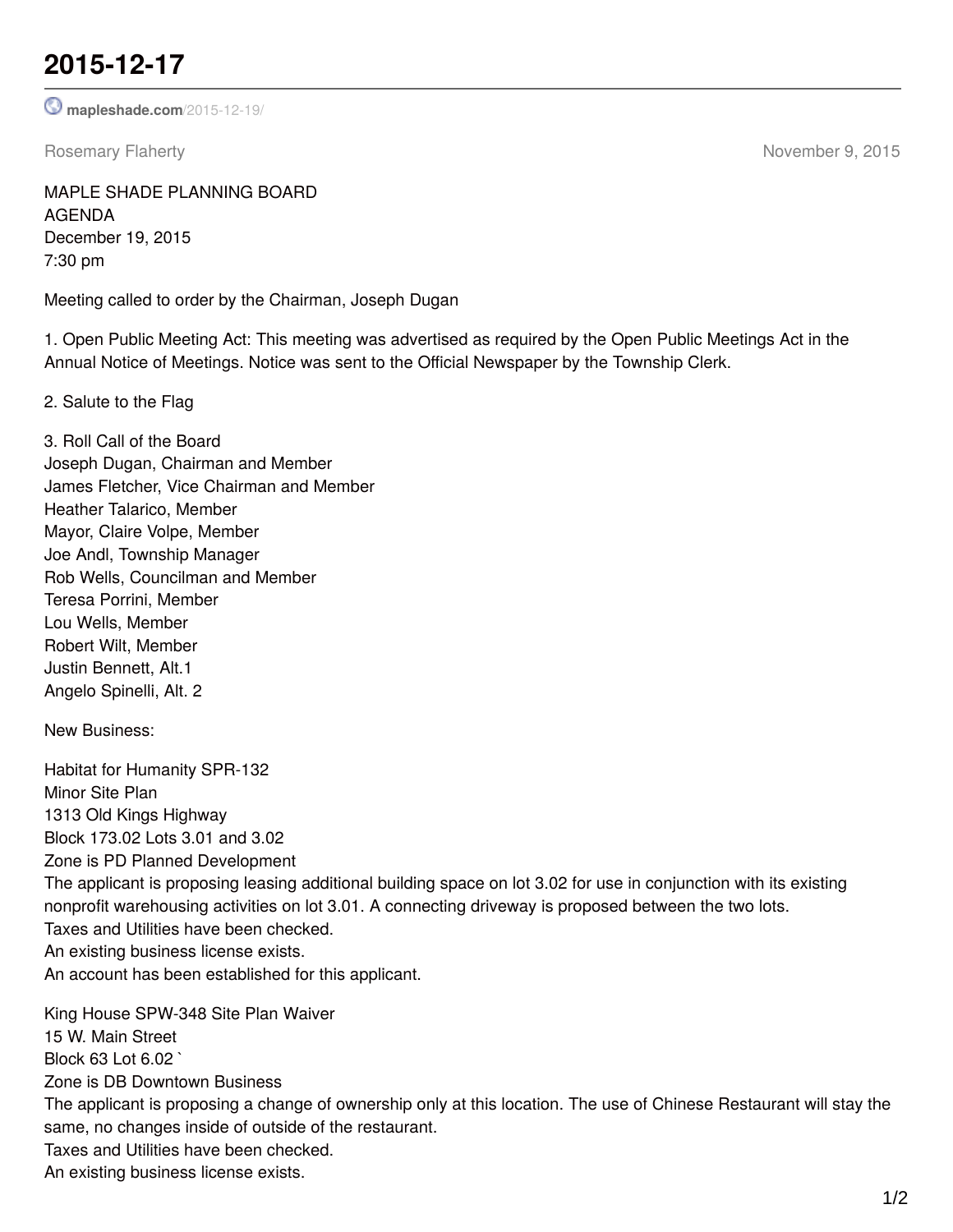An account has been established for this applicant.

Resolutions: CKS Properties LLC SDR-360 Minor Subdivision 570 Sunset Block 164 Lot 22 Zoning is R-1 The applicant is proposing a minor subdivision of two lots. Taxes and Utilities have been checked. An account has been established for this applicant.

Minutes: November 2015

Discussion and closing comments:

Adjourn: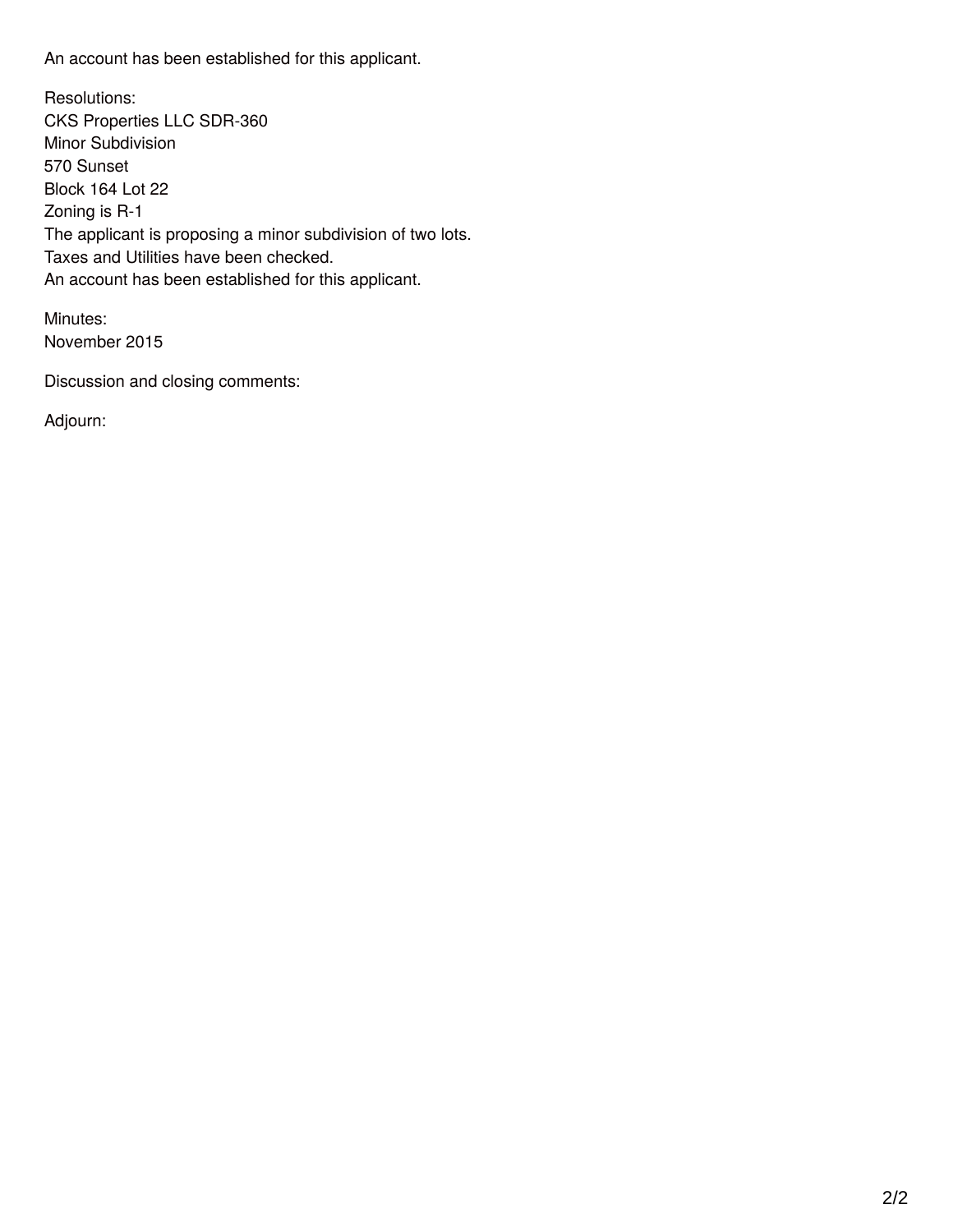## **2015-10-28**

**[mapleshade.com](http://www.mapleshade.com/2015-10-28/)**/2015-10-28/

Rosemary Flaherty **Community** Community Community Community Community Community Community Community Community Community Community Community Community Community Community Community Community Community Community Community Co

MAPLE SHADE PLANNING BOARD AGENDA October 28, 2015 7:30 pm

Meeting called to order by the Chairman, Joseph Dugan

1. Open Public Meeting Act: This meeting was advertised as required by the Open Public Meetings Act in the Annual Notice of Meetings. Notice was sent to the Official Newspaper by the Township Clerk.

2. Salute to the Flag

3. Roll Call of the Board Joseph Dugan, Chairman and Member James Fletcher, Vice Chairman and Member Heather Talarico, Member Mayor, Claire Volpe, Member Joe Andl, Township Manager Rob Wells, Councilman and Member Teresa Porrini, Member Lou Wells, Member Robert Wilt, Member Justin Bennett, Alt.1 Angelo Spinelli, Alt. 2

Presentation: Joe Augustyn will be presenting our Housing Element and Fair Share Plan at this meeting.

New Business: Chesapeake and Delaware Brewing Company SPR-129 Site Plan Review 124 East Kings Highway Block 189 Lot 4.01 Zone is BD Business Development The Business is Iron Hill Brewery and they are proposing to construct an outdoor seating area to enhance their customer experience. Taxes and Utilities have been checked. An existing business license exists. An account has been established for this applicant.

Maple Shade Pizza – SPW 345 Site Plan Waiver Prior Use: Pizza Logic 308 North Forklanding Road Block 15 Lot 8 Zone is Commercial The applicant is proposing a change of tenant for a pizzeria. The applicant is proposing pizza delivery and take out only.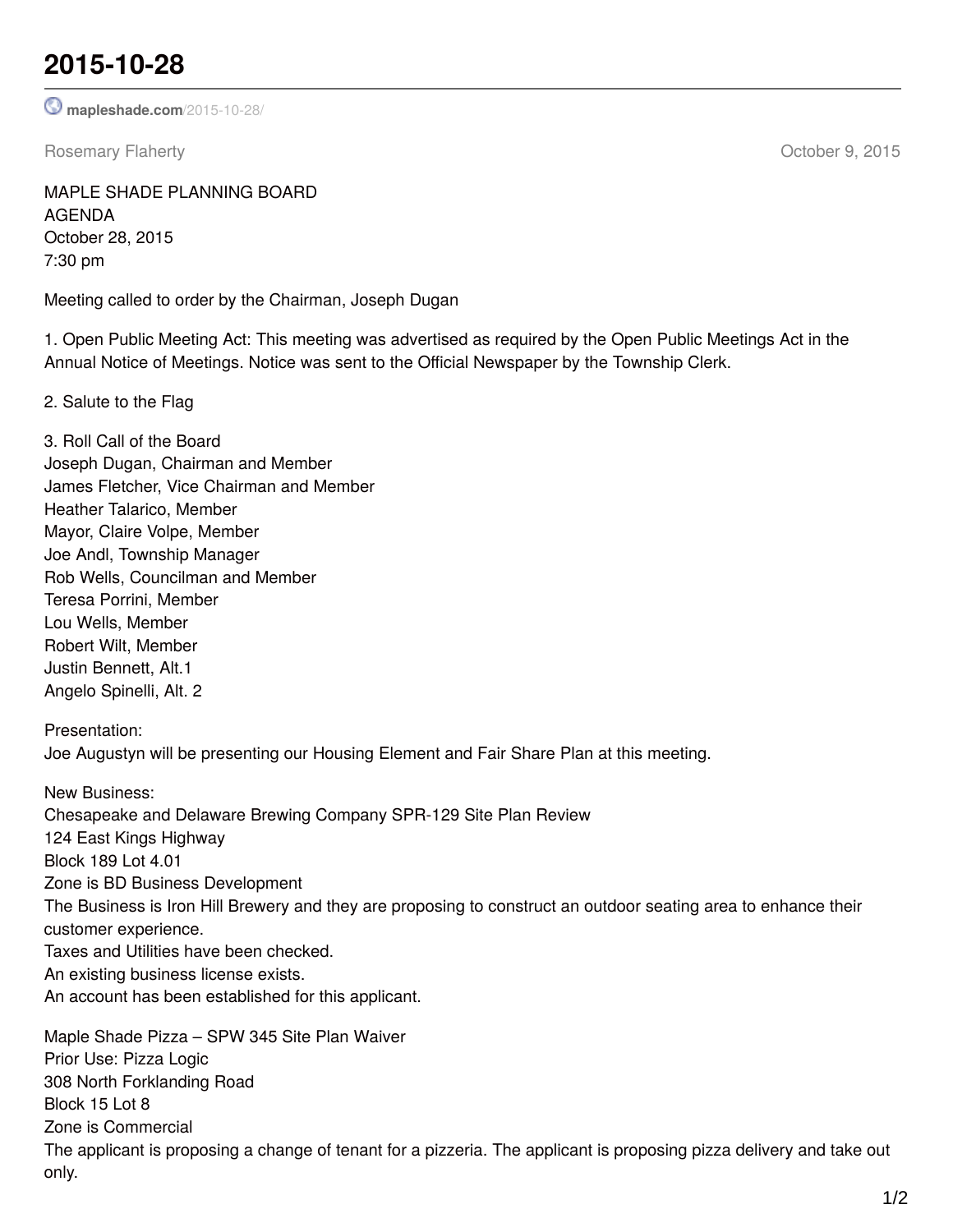Tax and Utilities have been check Fees have been deposited A business license has been submitted.

Theresa Martin – SDR-359 Amended Subdivision 214 Orchard Avenue Block 8 Lots 7.02 and 7.01 Zone is RA Residential The applicant would like to modify the existing minor subdivision by 5'. Tax and Utilities have been check Fees have been deposited A business license has been submitted.

Resolutions: Thomas Weldon/ Maple Shade Bicycle Works – SPW-341-Approved 64 West Main Street Block 127 Lot 14 Zone is DB Downtown Business The applicant is proposing a bicycle service and repair shop. Taxes and Fees have been checked Business license application submitted Account established in the finance office

Minutes: September 2015

Discussion and closing comments:

Adjourn: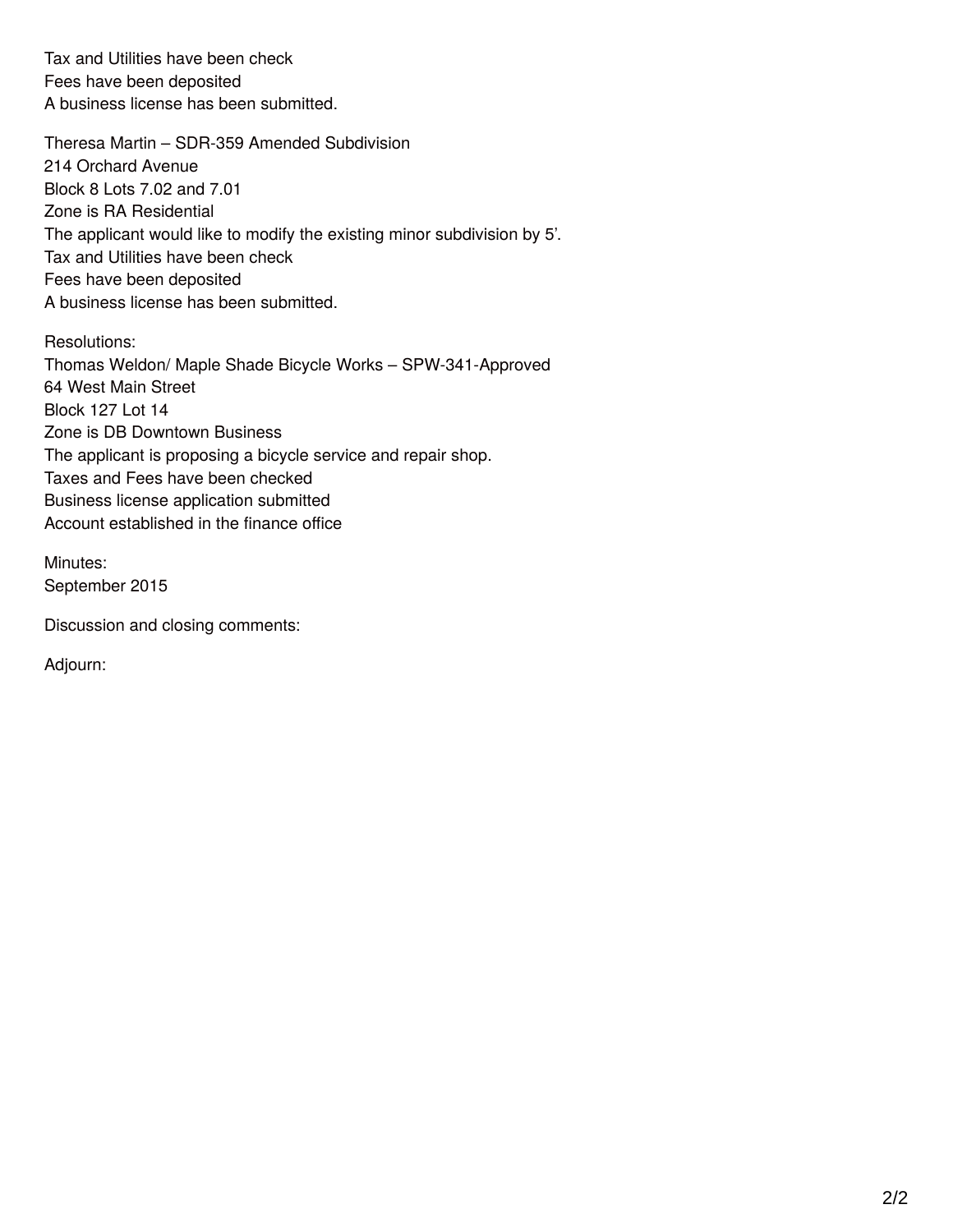## **2015-11-19**

**[mapleshade.com](http://www.mapleshade.com/2015-11-19/)**/2015-11-19/

Rosemary Flaherty **November 9, 2015** 

MAPLE SHADE PLANNING BOARD AGENDA November 19, 2015 7:30 pm

Meeting called to order by the Chairman, Joseph Dugan

1. Open Public Meeting Act: This meeting was advertised as required by the Open Public Meetings Act in the Annual Notice of Meetings. Notice was sent to the Official Newspaper by the Township Clerk.

2. Salute to the Flag

3. Roll Call of the Board Joseph Dugan, Chairman and Member James Fletcher, Vice Chairman and Member Heather Talarico, Member Mayor, Claire Volpe, Member Joe Andl, Township Manager Rob Wells, Councilman and Member Teresa Porrini, Member Lou Wells, Member Robert Wilt, Member Justin Bennett, Alt.1 Angelo Spinelli, Alt. 2 New Business: CKS Properties LLC SDR-360 Minor Subdivision 570 Sunset Block 164 Lot 22 Zoning is R-1 The applicant is proposing a minor subdivision of two lots. Taxes and Utilities have been checked. An account has been established for this applicant. Resolutions: Chesapeake and Delaware Brewing Company SPR-129 Site Plan Review-Approved 124 East Kings Highway Block 189 Lot 4.01 Zone is BD Business Development The Business is Iron Hill Brewery and they are proposing to construct an outdoor seating area to enhance their customer experience. Taxes and Utilities have been checked. An existing business license exists. An account has been established for this applicant.